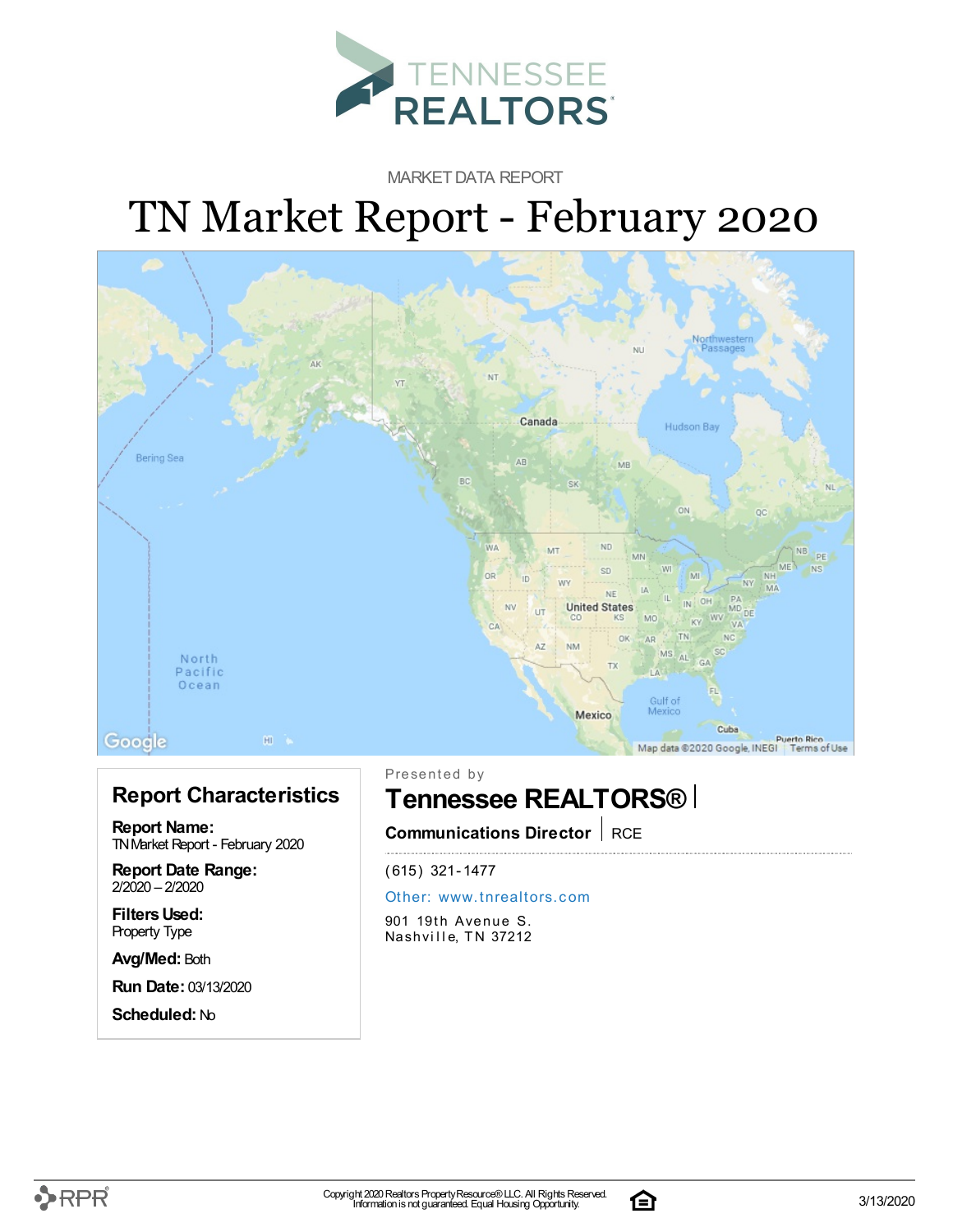

## Summary of Key Listing and Sales Metrics

A summary of the key metrics selected to be included in the report. MLS sources where licensed.

| <b>Key Metrics</b>                     | <b>Feb 2020</b>  | <b>Feb 2019</b>  | $+$ / $-$ | <b>YTD 2020</b> | <b>YTD 2019</b> | $+$ / -  |
|----------------------------------------|------------------|------------------|-----------|-----------------|-----------------|----------|
| <b>Listing Activity Charts Metrics</b> |                  |                  |           |                 |                 |          |
| New Listing Count                      | 10,693           | 10,454           | $+2.3%$   | 10,693          | 10,454          | $+2.3%$  |
| New Listing Volume                     | \$3,546,205,679  | \$3,285,911,792  | $+7.9%$   | \$3,546,205,679 | \$3,285,911,792 | $+7.9%$  |
| Active Listing Count                   | 69,123           | 55,385           | $+24.8%$  | <b>N/A</b>      | <b>NA</b>       |          |
| Active Listing Volume                  | \$28,736,841,664 | \$21,759,557,324 | $+32.1%$  | <b>N/A</b>      | <b>N/A</b>      |          |
| Average Listing Price                  | \$415,879        | \$392,942        | $+5.8\%$  | \$415,879       | \$392,942       | $+5.8%$  |
| Median Listing Price                   | \$320,438        | \$299,999        | $+6.8\%$  | \$320,438       | \$299,999       | $+6.8%$  |
| Average Listing Price per Sq Ft        | \$159            | \$151            | $+4.8%$   | \$159           | \$151           | $+4.8%$  |
| Median Listing Price per Sq Ft         | \$141            | \$135            | $+4.4%$   | \$141           | \$135           | $+4.4%$  |
| <b>Sales Activity Charts Metrics</b>   |                  |                  |           |                 |                 |          |
| New Pending Sales Count                | 11,510           | 9,044            | $+27.3%$  | 11,510          | 9,044           | $+27.3%$ |
| New Pending Sales Volume               | \$3,386,172,558  | \$2,341,796,049  | $+44.6\%$ | \$3,386,172,558 | \$2,341,796,049 | +44.6%   |
| Pending Sales Count                    | 15,070           | 11.648           | $+29.4%$  | <b>N/A</b>      | <b>N/A</b>      |          |
| Pending Sales Volume                   | \$4,601,260,873  | \$3,338,057,024  | $+37.8%$  | <b>N/A</b>      | <b>N/A</b>      |          |
| Closed Sales Count                     | 7,103            | 6,877            | $+3.3%$   | 7,103           | 6,877           | $+3.3%$  |
| Closed Sales Volume                    | \$1,989,829,697  | \$1,701,198,427  | $+17%$    | \$1,989,829,697 | \$1,701,198,427 | $+17%$   |
| Average Sales Price                    | \$280,139        | \$247,375        | $+13.2%$  | \$280,139       | \$247,375       | $+13.2%$ |
| Median Sales Price                     | \$234,000        | \$205,400        | $+13.9%$  | \$234,000       | \$205,400       | $+13.9%$ |
| Average Sales Price per Sq Ft          | \$135            | \$124            | $+9.3%$   | \$135           | \$124           | $+9.3%$  |
| Median Sales Price per Sq Ft           | \$129            | \$117            | $+10.3%$  | \$129           | \$117           | $+10.3%$ |

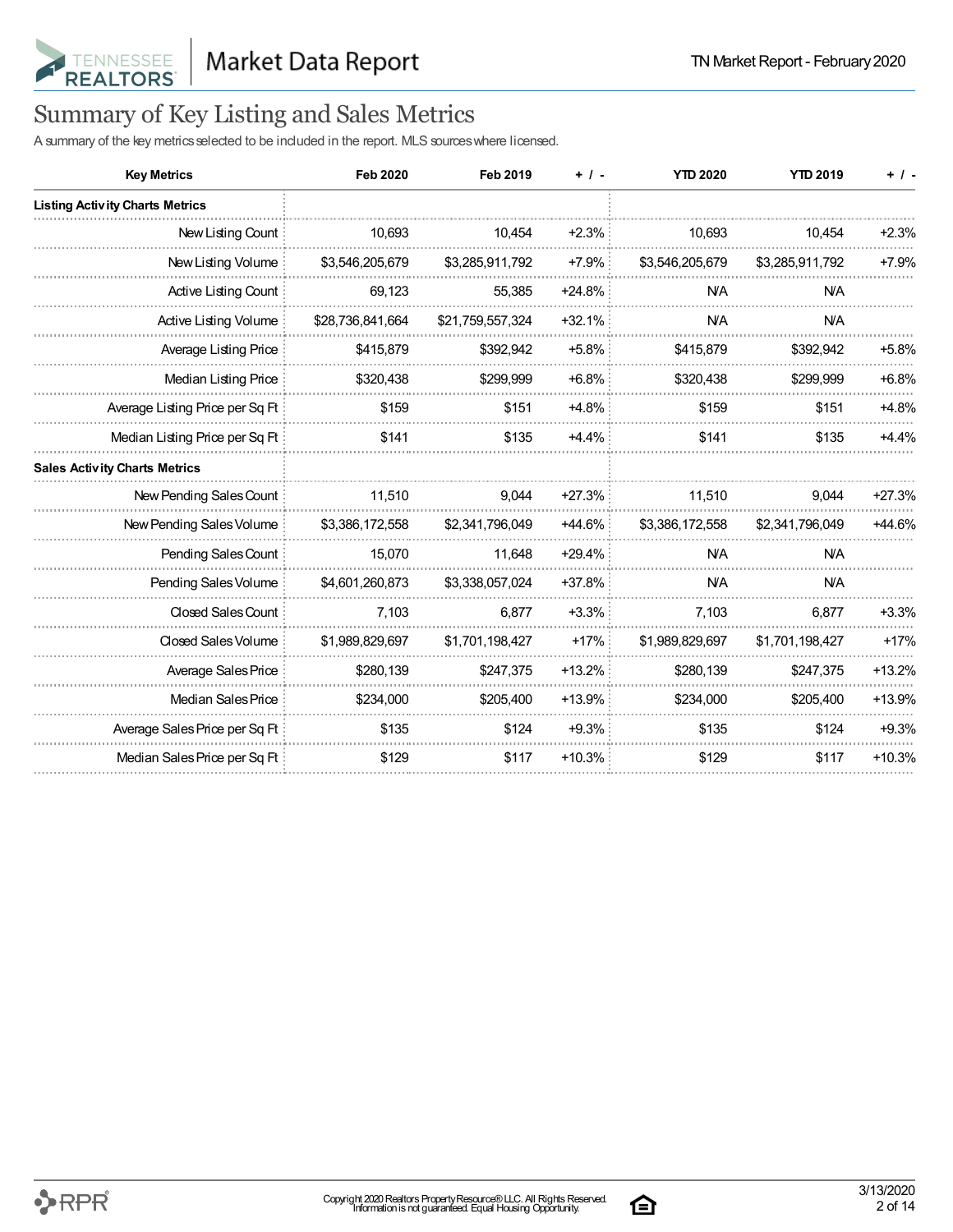

#### New Listings

The number of new residential listings that were added each month.

| <b>Filters Used</b>                       | 20K ············· |             |            |                                    |  |            |            |             |            |            |            |            |
|-------------------------------------------|-------------------|-------------|------------|------------------------------------|--|------------|------------|-------------|------------|------------|------------|------------|
| Property Type: Single Family<br>Residence | $15K$ $-$         |             |            |                                    |  |            |            |             |            |            |            |            |
|                                           |                   |             |            |                                    |  |            |            |             |            |            |            |            |
|                                           |                   |             |            |                                    |  |            |            |             |            |            |            |            |
|                                           |                   | Feb<br>"19" | Mar<br>'19 | Apr May Jun Jul<br>'19 '19 '19 '19 |  | Aug<br>'19 | Sep<br>'19 | Oct<br>"19" | Nov<br>'19 | Dec<br>'19 | Jan<br>'20 | Feb<br>'20 |
| Current Year                              |                   |             |            |                                    |  |            |            |             |            |            |            | 10.7K      |
| <b>Prior Year</b>                         |                   |             |            |                                    |  |            |            |             |            |            |            | 10.5K      |
| Percent Change from Prior Year            |                   |             |            |                                    |  |            |            |             |            |            |            | 2%         |

#### New Listing Volume

The sum of the listing price of residential listings that were added each month.

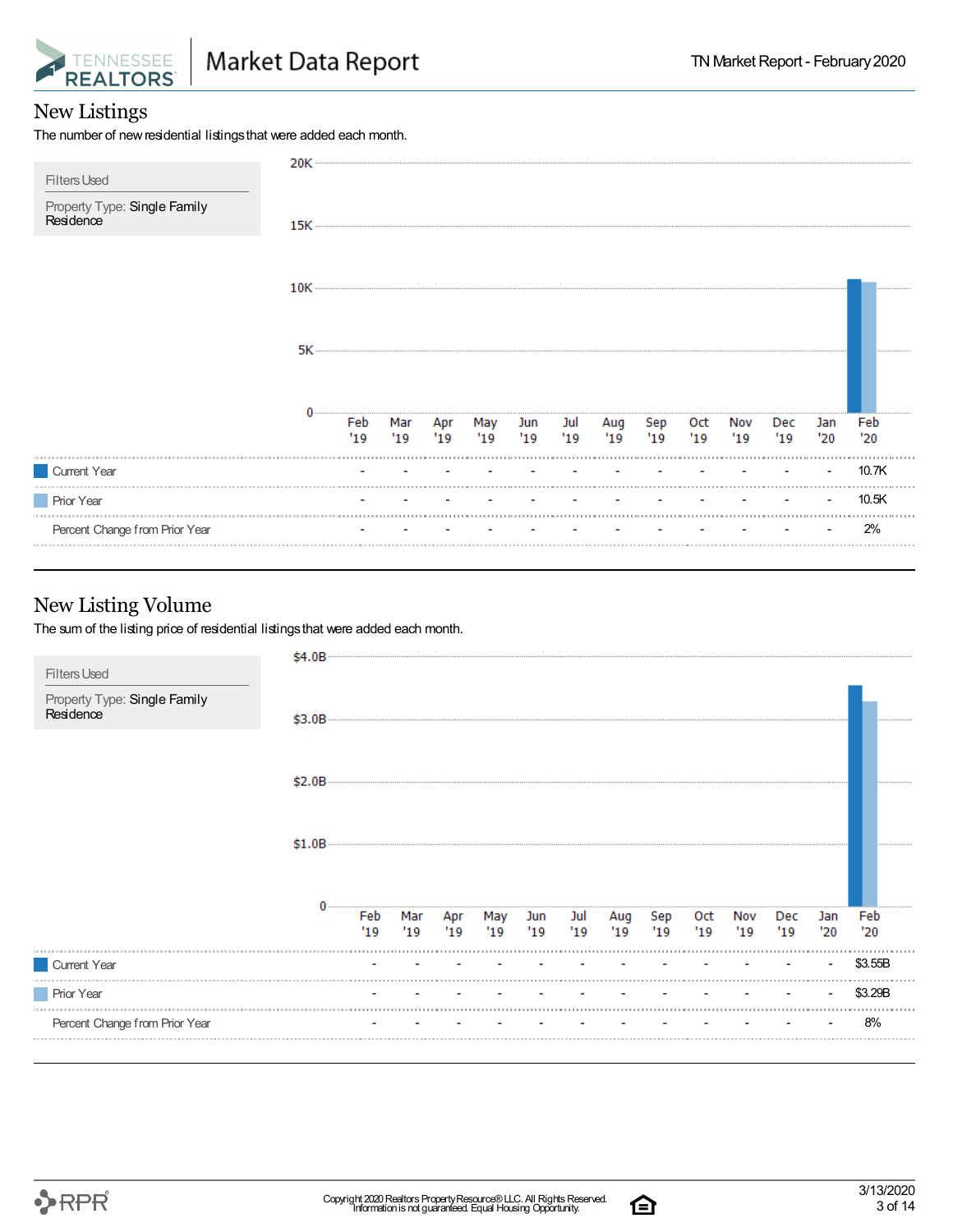

#### Active Listings

The number of active residential listings at the end of each month.

| <b>Filters Used</b><br>Property Type: Single Family<br>Residence | 54K |             |            |                                    |            |                        |           |            |            |            |            |            |            |
|------------------------------------------------------------------|-----|-------------|------------|------------------------------------|------------|------------------------|-----------|------------|------------|------------|------------|------------|------------|
|                                                                  |     |             |            |                                    |            |                        |           |            |            |            |            |            |            |
|                                                                  |     |             |            |                                    |            |                        |           |            |            |            |            |            |            |
|                                                                  |     | Feb<br>"19" | Mar<br>'19 | $\overline{Apr}$ / $\overline{19}$ | May<br>'19 | Jun Jul<br>$'19$ $'19$ | Aug<br>19 | Sep<br>'19 | 0ct<br>'19 | Nov<br>'19 | Dec<br>'19 | Jan<br>'20 | Feb<br>'20 |
| Current Year                                                     |     |             |            |                                    |            |                        |           |            |            |            |            |            | 69.1K      |
| <b>Prior Year</b>                                                |     |             |            |                                    |            |                        |           |            |            |            |            |            | 55.4K      |
| Percent Change from Prior Year                                   |     |             |            |                                    |            |                        |           |            |            |            |            |            | 25%        |

#### Active Listing Volume

The sum of the listing price of active residential listings at the end of each month.



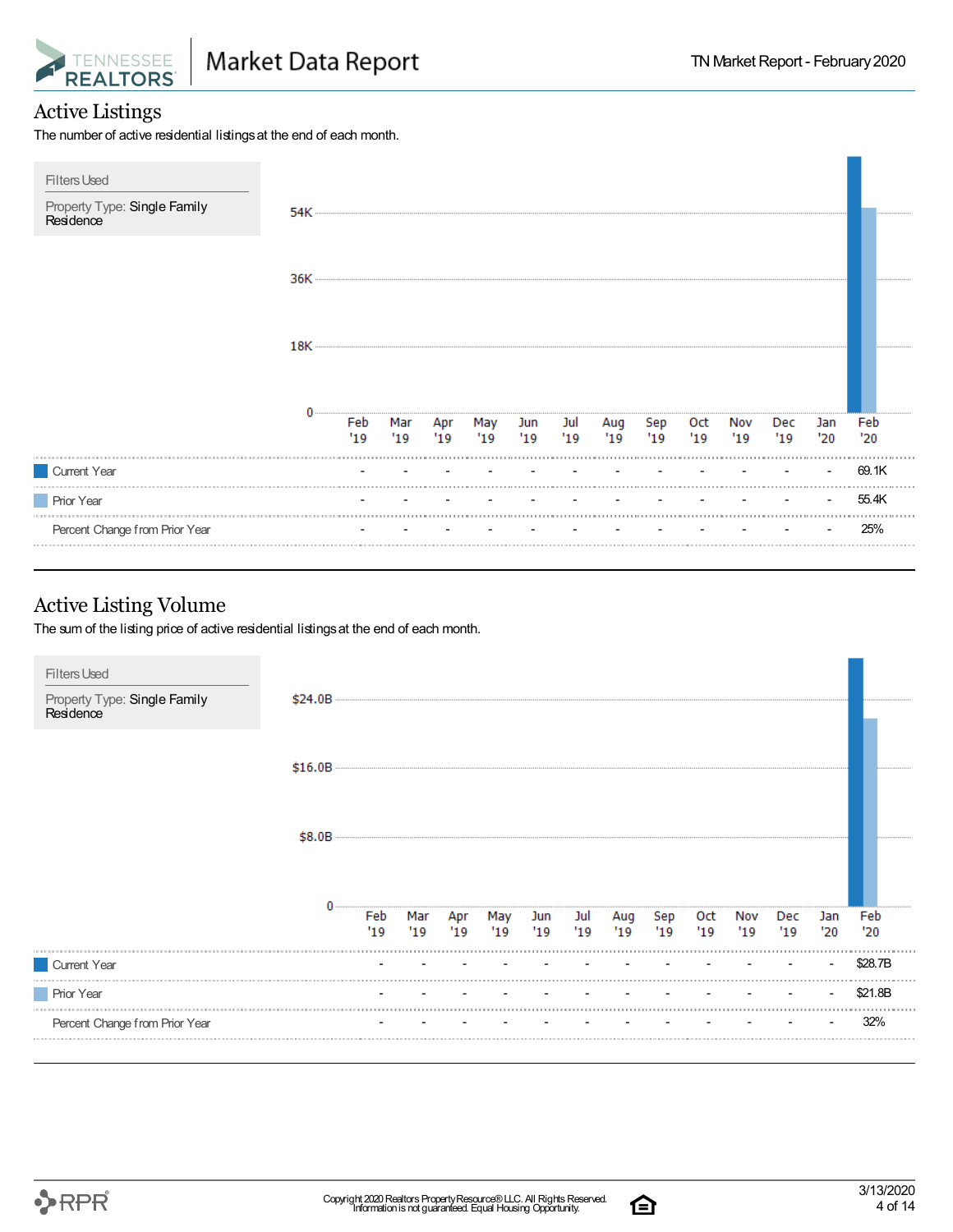

#### Average Listing Price

The average listing price of active residential listings at the end of each month.

| <b>Filters Used</b>                       |     |     |                                    |         |     |         |     |     |     |     |     |        |        |
|-------------------------------------------|-----|-----|------------------------------------|---------|-----|---------|-----|-----|-----|-----|-----|--------|--------|
| Property Type: Single Family<br>Residence |     |     |                                    |         |     |         |     |     |     |     |     |        |        |
|                                           |     |     |                                    |         |     |         |     |     |     |     |     |        |        |
|                                           |     |     |                                    |         |     |         |     |     |     |     |     |        |        |
|                                           |     |     |                                    |         |     |         |     |     |     |     |     |        |        |
|                                           |     |     |                                    |         |     |         |     |     |     |     |     |        |        |
|                                           |     |     |                                    |         |     |         |     |     |     |     |     |        |        |
|                                           | Feb | Mar |                                    | Apr May |     | Jun Jul | Aug | Sep | Oct | Nov | Dec | Jan    | Feb    |
|                                           | '19 | '19 | 19                                 | '19     | '19 | "19"    | '19 | 19  | '19 | '19 | '19 | '20    | '20    |
| Current Year                              |     |     |                                    |         |     |         |     |     |     |     |     |        | \$416K |
| <b>Prior Year</b>                         |     |     | with the company of the company of |         |     |         |     |     |     |     |     | $\sim$ | \$393K |
| Percent Change from Prior Year            |     |     | the company of the company of      |         |     |         |     |     |     |     |     |        | 6%     |
|                                           |     |     |                                    |         |     |         |     |     |     |     |     |        |        |
|                                           |     |     |                                    |         |     |         |     |     |     |     |     |        |        |
| <b>Median Listing Price</b>               |     |     |                                    |         |     |         |     |     |     |     |     |        |        |

The median listing price of active residential listings at the end of each month.

| Property Type: Single Family<br>Residence | \$300K ---- |            |            |            |            |            |            |            |            |            |                      |            |            |
|-------------------------------------------|-------------|------------|------------|------------|------------|------------|------------|------------|------------|------------|----------------------|------------|------------|
|                                           |             |            |            |            |            |            |            |            |            |            |                      |            |            |
|                                           |             |            |            |            |            |            |            |            |            |            |                      |            |            |
|                                           |             |            |            |            |            |            |            |            |            |            |                      |            |            |
|                                           |             |            |            |            |            |            |            |            |            |            |                      |            |            |
|                                           | Feb<br>'19  | Mar<br>'19 | Apr<br>'19 | May<br>'19 | Jun<br>'19 | Jul<br>'19 | Aug<br>'19 | Sep<br>'19 | Oct<br>'19 | Nov<br>'19 | Dec<br>$^{\prime}19$ | Jan<br>'20 | Feb<br>'20 |
| Current Year                              |             |            |            |            |            |            |            |            |            |            |                      |            | \$320K     |
| <b>Prior Year</b>                         |             |            |            |            |            |            |            |            |            |            |                      |            | \$300K     |

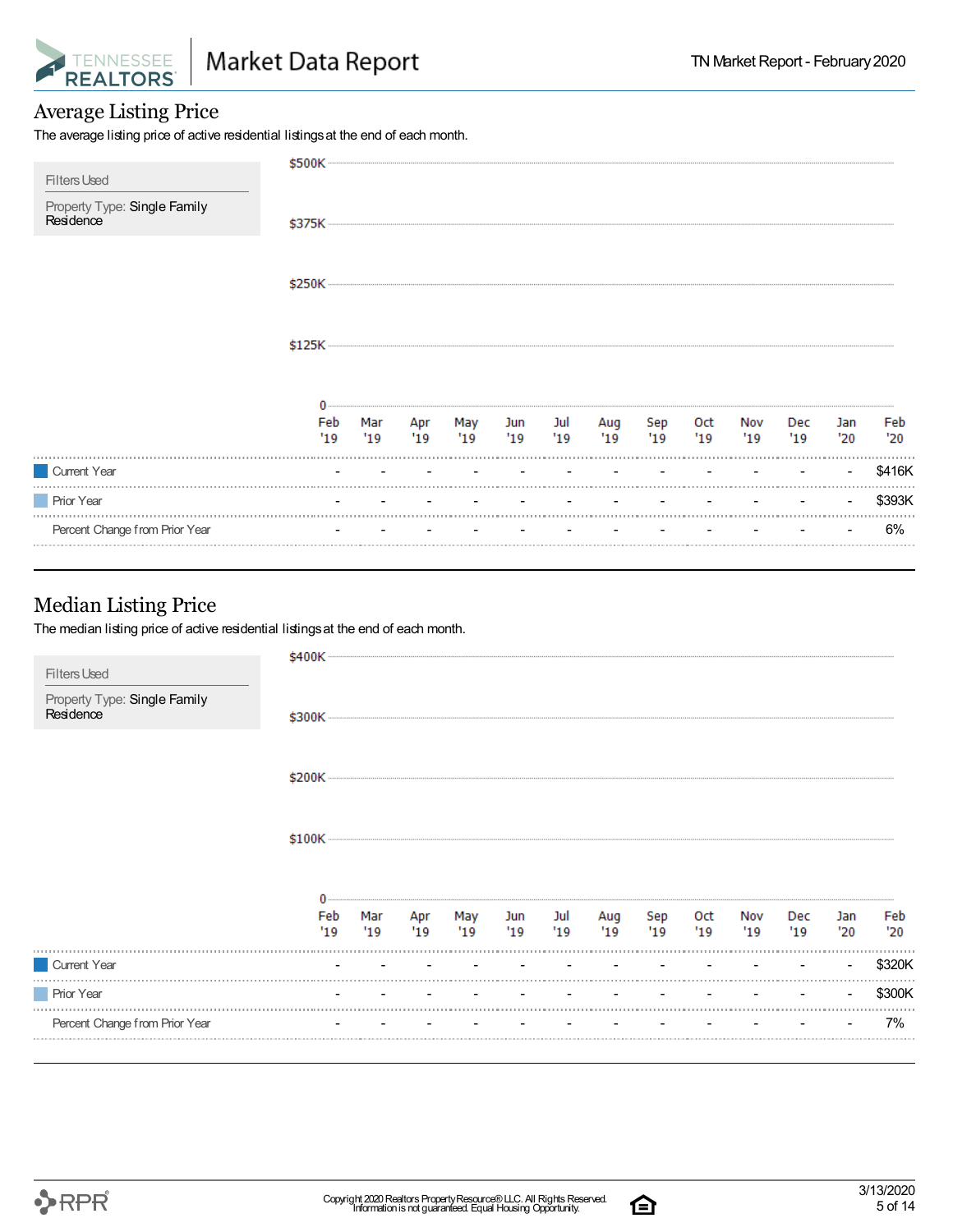

#### Average Listing Price per Sq Ft

The average of listing prices divided by the living area of homes on market at the end of each month.

|                                                                  | \$200  |  |                                            |  |     |     |     |     |     |     |       |
|------------------------------------------------------------------|--------|--|--------------------------------------------|--|-----|-----|-----|-----|-----|-----|-------|
| <b>Filters Used</b><br>Property Type: Single Family<br>Residence |        |  |                                            |  |     |     |     |     |     |     |       |
|                                                                  | $$100$ |  |                                            |  |     |     |     |     |     |     |       |
|                                                                  | \$50   |  |                                            |  |     |     |     |     |     |     |       |
|                                                                  |        |  |                                            |  |     |     |     |     |     |     |       |
|                                                                  | Feb    |  | Mar Apr May Jun Jul<br>'19 '19 '19 '19 '19 |  | Aug | Sep | Oct | Nov | Dec | Jan | Feb   |
|                                                                  | 19     |  |                                            |  | 19  | 19  | 19  | 19  | 19  | '20 | '20   |
| Current Year                                                     |        |  |                                            |  |     |     |     |     |     |     | \$159 |
| <b>Prior Year</b>                                                |        |  |                                            |  |     |     |     |     |     |     | \$151 |
| Percent Change from Prior Year                                   |        |  |                                            |  |     |     |     |     |     |     | 5%    |

#### Median Listing Price per Sq Ft

The median of listing prices divided by the living area of homes on market at the end of each month.

| <b>Filters Used</b>                       | \$200     |    |             |             |            |            |           |             |            |           |                   |            |            |
|-------------------------------------------|-----------|----|-------------|-------------|------------|------------|-----------|-------------|------------|-----------|-------------------|------------|------------|
| Property Type: Single Family<br>Residence |           |    |             |             |            |            |           |             |            |           |                   |            |            |
|                                           |           |    |             |             |            |            |           |             |            |           |                   |            |            |
|                                           | \$50      |    |             |             |            |            |           |             |            |           |                   |            |            |
|                                           | Feb<br>19 | 19 | $'19$ $'19$ | Mar Apr May | Jun<br>'19 | Jul<br>'19 | Aug<br>19 | Sep<br>"19" | Oct<br>'19 | Nov<br>19 | <b>Dec</b><br>'19 | Jan<br>'20 | Feb<br>'20 |
| Current Year                              |           |    |             |             |            |            |           |             |            |           |                   |            | \$141      |
| <b>Prior Year</b>                         |           |    |             |             |            |            |           |             |            |           |                   |            | \$135      |
| Percent Change from Prior Year            |           |    |             |             |            |            |           |             |            |           |                   |            | 4%         |

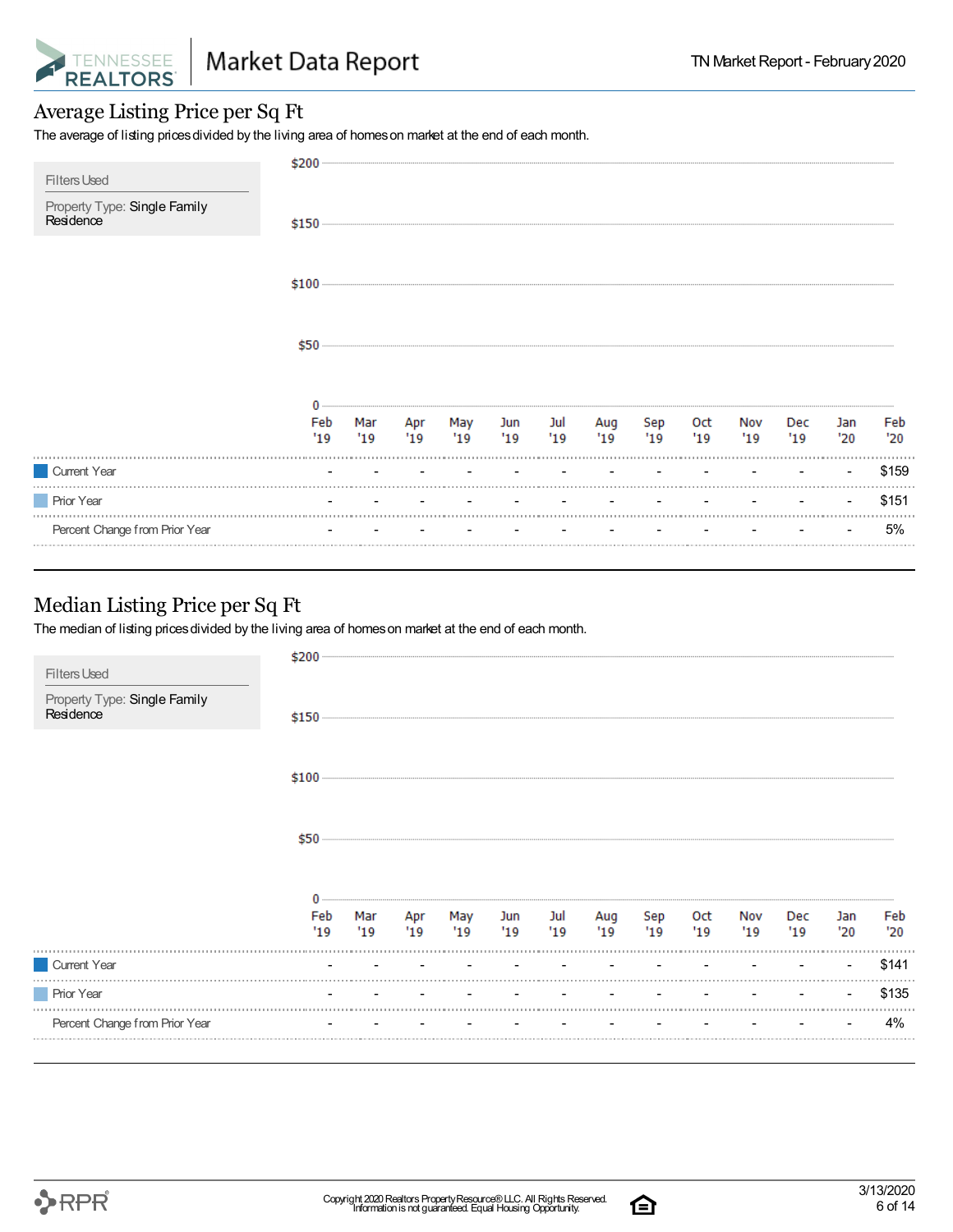

#### Active/Pending/Sold Units

The number of residential propertiesthat were Active, Pending and Sold each month.

|                                           | 70K |     |    |         |     |     |                 |     |        |     |     |        |       |
|-------------------------------------------|-----|-----|----|---------|-----|-----|-----------------|-----|--------|-----|-----|--------|-------|
| <b>Filters Used</b>                       |     |     |    |         |     |     |                 |     |        |     |     |        |       |
| Property Type: Single Family<br>Residence |     |     |    |         |     |     |                 |     |        |     |     |        |       |
|                                           |     |     |    |         |     |     |                 |     |        |     |     |        |       |
|                                           |     |     |    |         |     |     |                 |     |        |     |     |        |       |
|                                           |     |     |    |         |     |     |                 |     |        |     |     |        |       |
|                                           |     |     |    |         |     |     |                 |     |        |     |     |        |       |
|                                           |     |     |    |         |     |     |                 |     |        |     |     |        |       |
|                                           |     |     |    |         |     |     |                 |     |        |     |     |        |       |
|                                           |     |     |    |         |     |     |                 |     |        |     |     |        |       |
|                                           | Feb | Mar |    | Apr May |     |     | Jun Jul Aug Sep |     | Oct    | Nov | Dec | Jan    | Feb   |
|                                           | '19 | '19 | 19 | '19     | '19 | '19 | 19              | '19 | $19 -$ | 19  | 19  | '20'   | '20   |
| Active                                    |     |     |    |         |     |     |                 |     |        |     |     | $\sim$ | 69.1K |
| Pending                                   |     |     |    |         |     |     |                 |     |        |     |     |        | 15.1K |
| Sold                                      |     |     |    |         |     |     |                 |     |        |     |     | $\sim$ | 7.1K  |
|                                           |     |     |    |         |     |     |                 |     |        |     |     |        |       |

#### New Pending Sales

The number of residential propertieswith accepted offersthat were added each month.

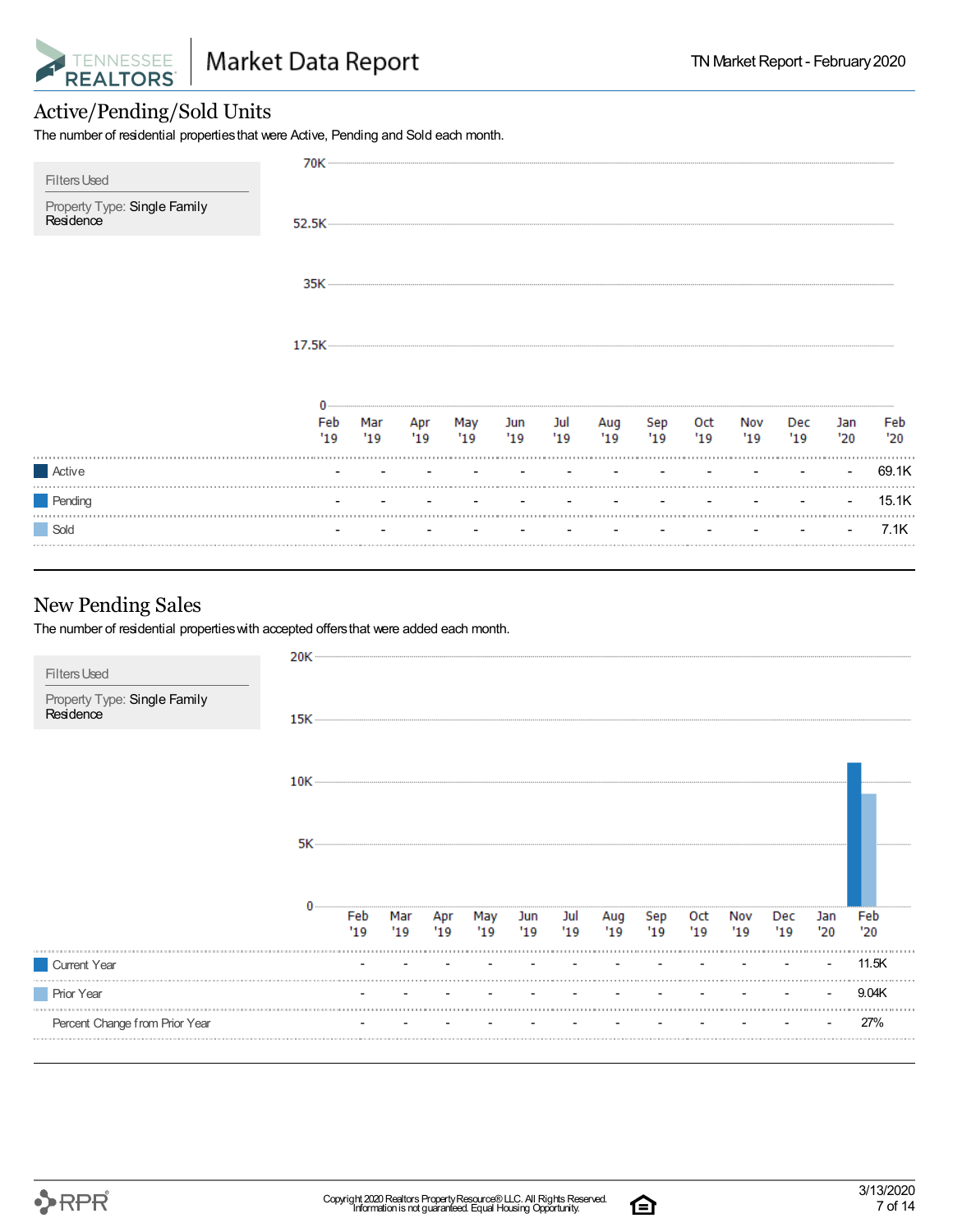

#### New Pending Sales Volume

The sum of the sales price of residential properties with accepted offers that were added each month.

| <b>Filters Used</b>                       | \$4.0B |            |      |                |                                    |  |           |            |            |            |            |            |  |
|-------------------------------------------|--------|------------|------|----------------|------------------------------------|--|-----------|------------|------------|------------|------------|------------|--|
| Property Type: Single Family<br>Residence | \$3.0B |            |      |                |                                    |  |           |            |            |            |            |            |  |
|                                           | \$2.0B |            |      |                |                                    |  |           |            |            |            |            |            |  |
|                                           | \$1.0B |            |      |                |                                    |  |           |            |            |            |            |            |  |
|                                           |        | Feb<br>'19 | "19" | Mar Apr<br>'19 | May Jun Jul Aug<br>'19 '19 '19 '19 |  | Sep<br>19 | 0ct<br>'19 | Nov<br>'19 | Dec<br>'19 | Jan<br>'20 | Feb<br>'20 |  |
| Current Year                              |        |            |      |                |                                    |  |           |            |            |            |            | \$3.39B    |  |
| <b>Prior Year</b>                         |        |            |      |                |                                    |  |           |            |            |            |            | \$2.34B    |  |
| Percent Change from Prior Year            |        |            |      |                |                                    |  |           |            |            |            |            | 45%        |  |
|                                           |        |            |      |                |                                    |  |           |            |            |            |            |            |  |

#### Pending Sales

The number of residential properties with accepted offers that were available at the end each month.

|                                           | 20K — |            |            |     |                     |     |            |             |            |             |            |            |            |            |
|-------------------------------------------|-------|------------|------------|-----|---------------------|-----|------------|-------------|------------|-------------|------------|------------|------------|------------|
| <b>Filters Used</b>                       |       |            |            |     |                     |     |            |             |            |             |            |            |            |            |
| Property Type: Single Family<br>Residence | 15K   |            |            |     |                     |     |            |             |            |             |            |            |            |            |
|                                           |       |            |            |     |                     |     |            |             |            |             |            |            |            |            |
|                                           |       |            |            |     |                     |     |            |             |            |             |            |            |            |            |
|                                           |       |            |            |     |                     |     |            |             |            |             |            |            |            |            |
|                                           |       |            |            |     |                     |     |            |             |            |             |            |            |            |            |
|                                           |       | Feb<br>'19 | Mar<br>'19 | '19 | Apr May Jun<br>"19" | '19 | Jul<br>'19 | Aug<br>"19" | Sep<br>'19 | Oct<br>"19" | Nov<br>'19 | Dec<br>'19 | Jan<br>'20 | Feb<br>'20 |
| Current Year                              |       |            |            |     |                     |     |            |             |            |             |            |            |            | 15.1K      |
| <b>Prior Year</b>                         |       |            |            |     |                     |     |            |             |            |             |            |            |            | 11.6K      |
| Percent Change from Prior Year            |       |            |            |     |                     |     |            |             |            |             |            |            |            | 29%        |
|                                           |       |            |            |     |                     |     |            |             |            |             |            |            |            |            |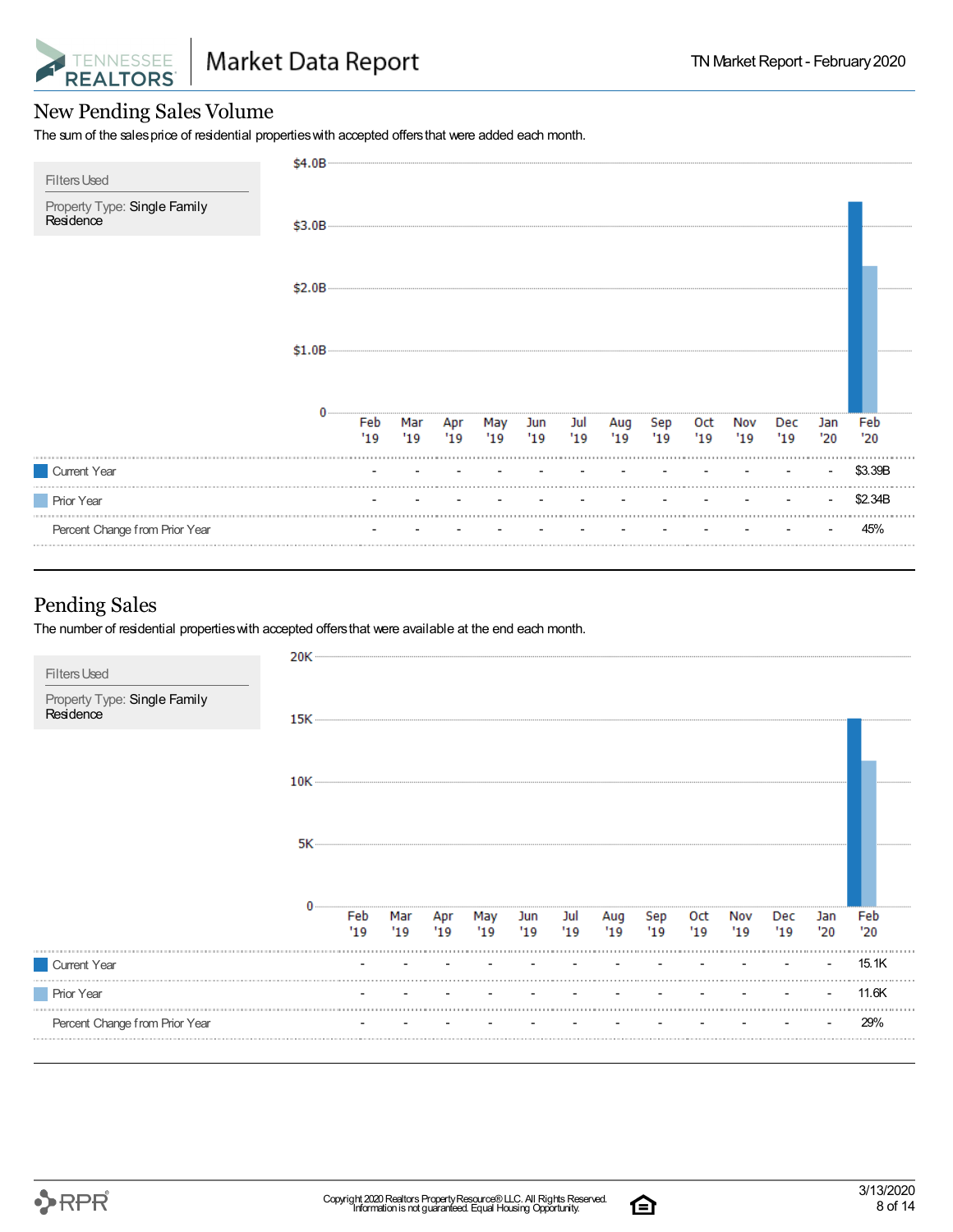

### Pending Sales Volume

The sum of the sales price of residential properties with accepted offers that were available at the end of each month.

| <b>Filters Used</b>                       | \$4.8B    |  |                                    |  |                            |           |           |            |            |            |            |
|-------------------------------------------|-----------|--|------------------------------------|--|----------------------------|-----------|-----------|------------|------------|------------|------------|
| Property Type: Single Family<br>Residence | \$3.6B    |  |                                    |  |                            |           |           |            |            |            |            |
|                                           | $$2.4B -$ |  |                                    |  |                            |           |           |            |            |            |            |
|                                           | \$1.2B    |  |                                    |  |                            |           |           |            |            |            |            |
|                                           |           |  | Feb Mar Apr May<br>'19 '19 '19 '19 |  | Jun Jul Aug<br>'19 '19 '19 | Sep<br>19 | Oct<br>19 | Nov<br>'19 | Dec<br>'19 | Jan<br>'20 | Feb<br>'20 |
| Current Year                              |           |  |                                    |  |                            |           |           |            |            |            | \$4.6B     |
| Prior Year                                |           |  |                                    |  |                            |           |           |            |            |            | \$3.34B    |
| Percent Change from Prior Year            |           |  |                                    |  |                            |           |           |            |            |            | 38%        |

#### Closed Sales

The total number of residential properties sold each month.

| <b>Filters Used</b>                       |      |            |     |     |                        |     |            |            |            |            |            |            |            |            |
|-------------------------------------------|------|------------|-----|-----|------------------------|-----|------------|------------|------------|------------|------------|------------|------------|------------|
| Property Type: Single Family<br>Residence | 6K – |            |     |     |                        |     |            |            |            |            |            |            |            |            |
|                                           | 4К   |            |     |     |                        |     |            |            |            |            |            |            |            |            |
|                                           | 2K   |            |     |     |                        |     |            |            |            |            |            |            |            |            |
|                                           |      | Feb<br>'19 | '19 | '19 | Mar Apr May Jun<br>'19 | '19 | Jul<br>'19 | Aug<br>'19 | Sep<br>'19 | Oct<br>'19 | Nov<br>'19 | Dec<br>'19 | Jan<br>'20 | Feb<br>'20 |
| Current Year                              |      |            |     |     |                        |     |            |            |            |            |            |            |            | 7.1K       |
| <b>Prior Year</b>                         |      |            |     |     |                        |     |            |            |            |            |            |            |            | 6.88K      |
| Percent Change from Prior Year            |      |            |     |     |                        |     |            |            |            |            |            |            |            | 3%         |

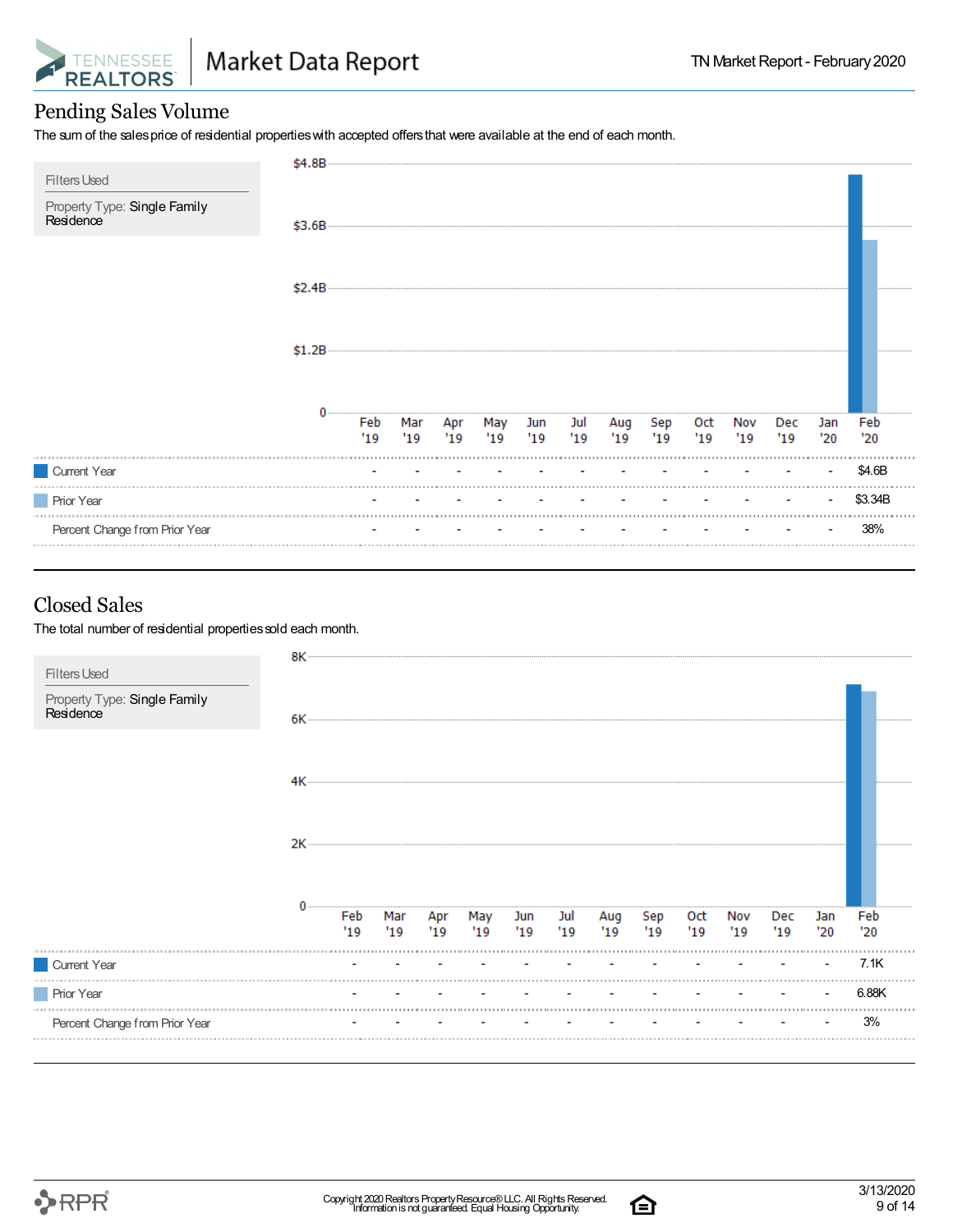

#### Closed Sales Volume

The sum of the sales price of residential properties sold each month.

| <b>Filters Used</b>                       | \$2.0B |     |             |    |                 |     |    |    |     |     |     |     |     |         |
|-------------------------------------------|--------|-----|-------------|----|-----------------|-----|----|----|-----|-----|-----|-----|-----|---------|
| Property Type: Single Family<br>Residence | \$1.5B |     |             |    |                 |     |    |    |     |     |     |     |     |         |
|                                           | \$1.0B |     |             |    |                 |     |    |    |     |     |     |     |     |         |
|                                           | \$0.5B |     |             |    |                 |     |    |    |     |     |     |     |     |         |
|                                           |        |     | Feb Mar Apr |    | May Jun Jul Aug |     |    |    | Sep | 0ct | Nov | Dec | Jan | Feb     |
|                                           |        | '19 | '19         | 19 | '19             | '19 | 19 | 19 | 19  | 19  | 19  | '19 | '20 | '20     |
| Current Year                              |        |     |             |    |                 |     |    |    |     |     |     |     |     | \$1.99B |
| <b>Prior Year</b>                         |        |     |             |    |                 |     |    |    |     |     |     |     |     | \$1.7B  |
| Percent Change from Prior Year            |        |     |             |    |                 |     |    |    |     |     |     |     |     | 17%     |

#### Closed Sales by Property Type

The percentage of residential properties sold each month by property type.



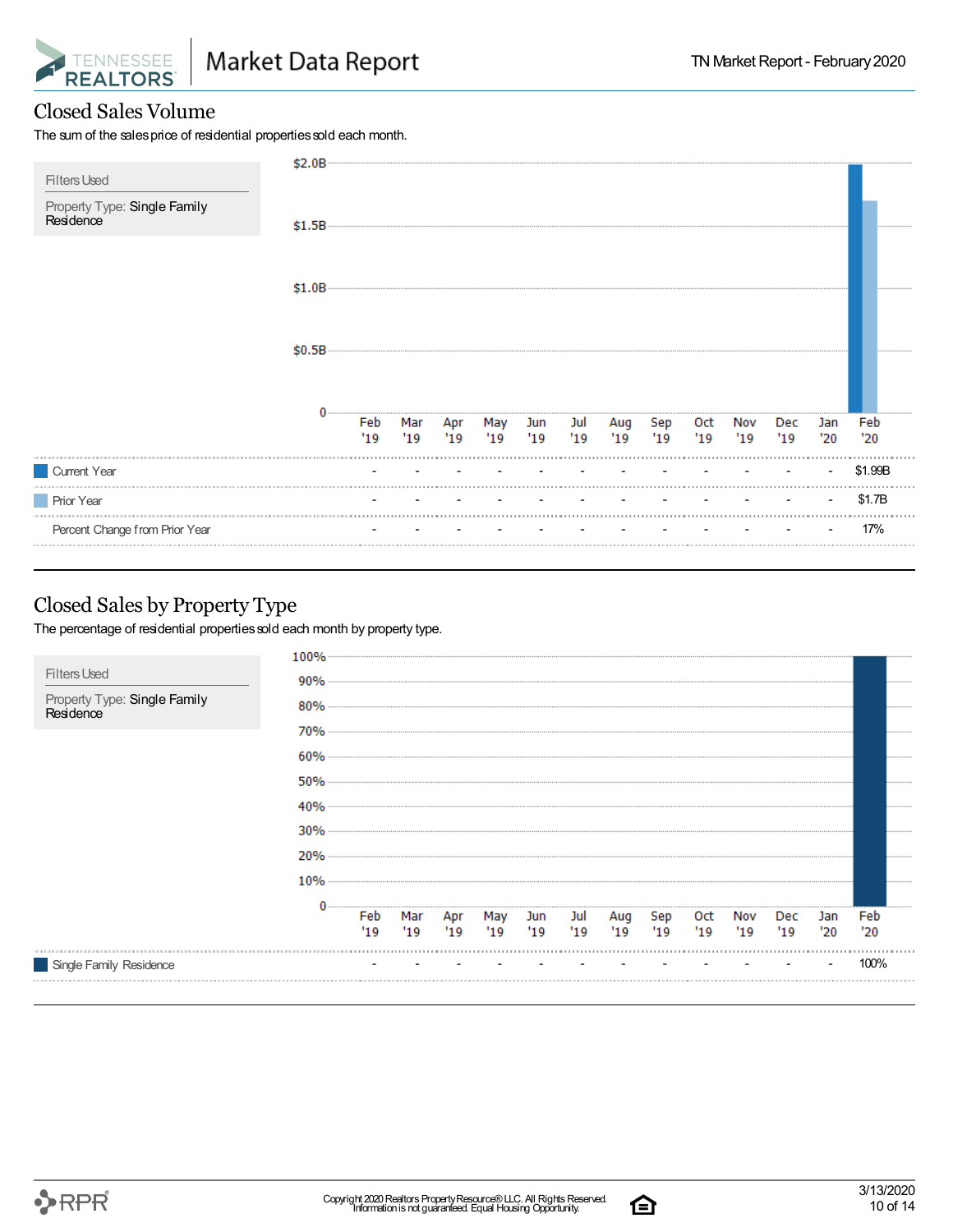

#### Average Sales Price

The average sales price of the residential properties sold each month.

| <b>Filters Used</b>                                                                                |           |                                              |               |                  |            |            |               |            |           |             |                                 |            |            |
|----------------------------------------------------------------------------------------------------|-----------|----------------------------------------------|---------------|------------------|------------|------------|---------------|------------|-----------|-------------|---------------------------------|------------|------------|
| Property Type: Single Family<br>Residence                                                          |           |                                              |               |                  |            |            |               |            |           |             |                                 |            |            |
|                                                                                                    |           |                                              |               |                  |            |            |               |            |           |             |                                 |            |            |
|                                                                                                    |           |                                              |               |                  |            |            |               |            |           |             |                                 |            |            |
|                                                                                                    | Feb<br>19 | Mar<br>19                                    | Apr<br>$19 -$ | May<br>19        | Jun<br>'19 | Jul<br>'19 | Aug<br>$19 -$ | Sep<br>'19 | Oct<br>19 | Nov<br>"19" | Dec.<br>'19                     | Jan<br>'20 | Feb<br>'20 |
| Current Year                                                                                       |           | the control of the control of the control of |               | $\sim$ 100 $\mu$ |            |            |               |            |           |             | the company of the company of   |            | \$280K     |
| <b>Prior Year</b>                                                                                  |           |                                              |               |                  |            |            |               |            |           |             | the contract of the contract of |            | \$247K     |
| Percent Change from Prior Year                                                                     |           |                                              |               |                  |            |            |               |            |           |             |                                 |            | 13%        |
| <b>Median Sales Price</b><br>The median sales price of the residential properties sold each month. |           |                                              |               |                  |            |            |               |            |           |             |                                 |            |            |
| <b>Filters Used</b><br>Property Type: Single Family<br>Residence                                   |           |                                              |               |                  |            |            |               |            |           |             |                                 |            |            |
|                                                                                                    |           |                                              |               |                  |            |            |               |            |           |             |                                 |            |            |

\$150K

\$75K

|                                | 19 | Mar | Apr<br>19 | May<br>'19 | Jun<br>119               | Jul<br>19                | Aug<br>"19"              | Sep<br>'19 | 0ct<br>'19 | Nov<br>'19 | Dec<br>$^{\prime}19$     | Jar<br>'20 | Feb<br>'20 |
|--------------------------------|----|-----|-----------|------------|--------------------------|--------------------------|--------------------------|------------|------------|------------|--------------------------|------------|------------|
| <b>Current Year</b>            |    |     |           |            | $\overline{a}$           | $\overline{\phantom{0}}$ | $\overline{\phantom{a}}$ |            |            |            | $\overline{\phantom{a}}$ |            |            |
| <b>Prior Year</b>              |    |     |           |            | $\overline{\phantom{0}}$ | $\overline{\phantom{0}}$ | $\overline{\phantom{0}}$ |            |            |            |                          |            |            |
| Percent Change from Prior Year |    |     |           |            | $\overline{\phantom{a}}$ | $\overline{\phantom{a}}$ |                          |            |            |            |                          |            | 4%         |
|                                |    |     |           |            |                          |                          |                          |            |            |            |                          |            |            |

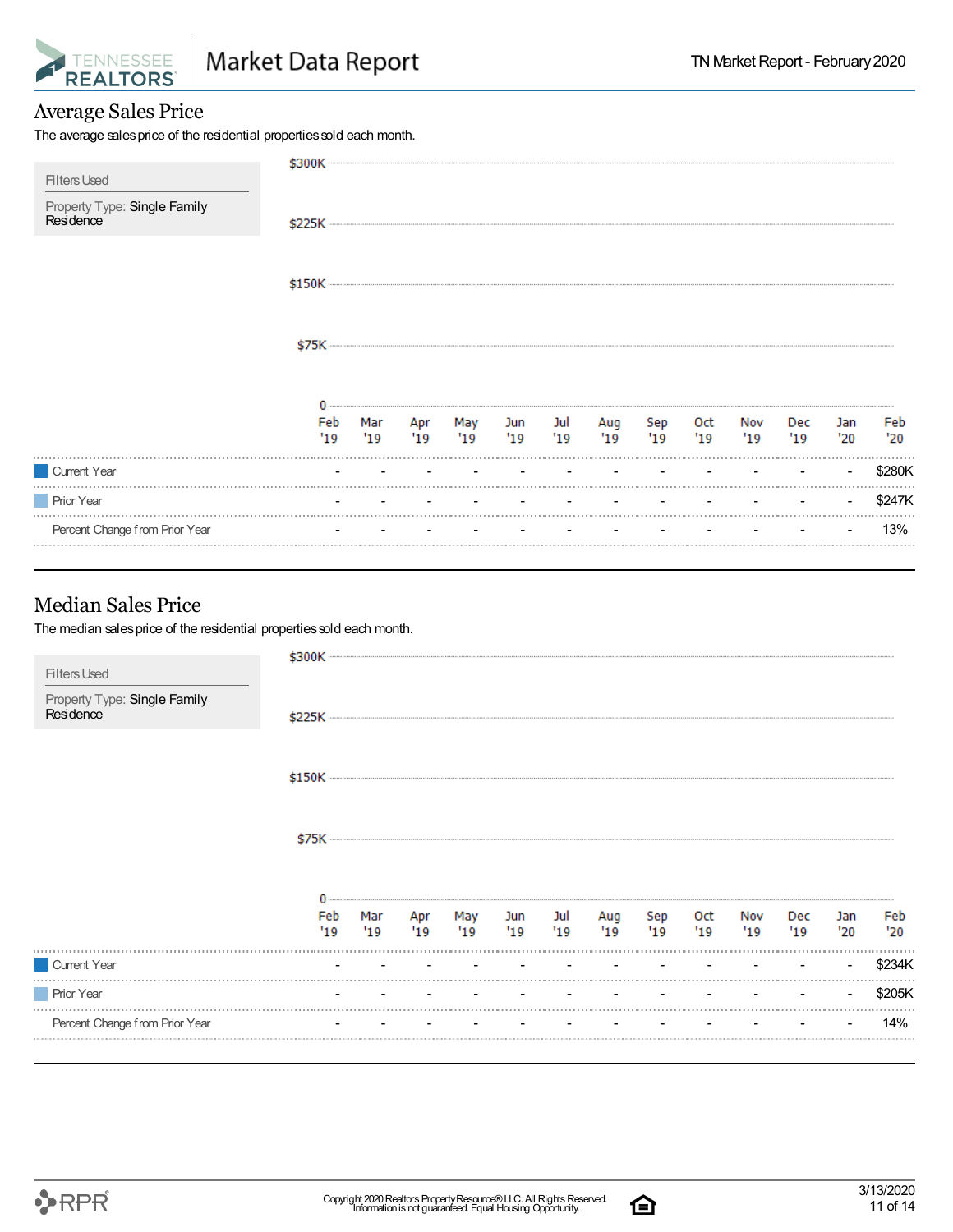

#### Average Sales Price per Sq Ft

The average of the sales price divided by the living area of properties sold each month.

|                                                                  | \$200      |  |                            |            |            |            |            |            |            |           |            |            |
|------------------------------------------------------------------|------------|--|----------------------------|------------|------------|------------|------------|------------|------------|-----------|------------|------------|
| <b>Filters Used</b><br>Property Type: Single Family<br>Residence |            |  |                            |            |            |            |            |            |            |           |            |            |
|                                                                  |            |  |                            |            |            |            |            |            |            |           |            |            |
|                                                                  | \$50       |  |                            |            |            |            |            |            |            |           |            |            |
|                                                                  | Feb<br>'19 |  | Mar Apr May<br>'19 '19 '19 | Jun<br>'19 | Jul<br>'19 | Aug<br>'19 | Sep<br>'19 | 0ct<br>'19 | Nov<br>'19 | Dec<br>19 | Jan<br>'20 | Feb<br>'20 |
| Current Year                                                     |            |  |                            |            |            |            |            |            |            |           |            | \$135      |
| <b>Prior Year</b>                                                |            |  |                            |            |            |            |            |            |            |           |            | \$124      |
| Percent Change from Prior Year                                   |            |  |                            |            |            |            |            |            |            |           |            | 9%         |
|                                                                  |            |  |                            |            |            |            |            |            |            |           |            |            |

#### Median Sales Price per Sq Ft

The median of the sales price divided by the living area of properties sold each month.

| Percent Change from Prior Year            |            |    |                        |                    |            |            |           |            |             |            | 10%        |
|-------------------------------------------|------------|----|------------------------|--------------------|------------|------------|-----------|------------|-------------|------------|------------|
| <b>Prior Year</b>                         |            |    |                        |                    |            |            |           |            |             |            | \$117      |
| Current Year                              |            |    | the company of the     |                    |            |            |           |            |             | $\sim$     | \$129      |
|                                           | Feb<br>'19 | 19 | Mar Apr May<br>'19 '19 | Jun Jul<br>'19 '19 | Aug<br>'19 | Sep<br>'19 | Oct<br>19 | Nov<br>'19 | Dec<br>"19" | Jan<br>'20 | Feb<br>'20 |
|                                           | \$50       |    |                        |                    |            |            |           |            |             |            |            |
|                                           |            |    |                        |                    |            |            |           |            |             |            |            |
| Property Type: Single Family<br>Residence |            |    |                        |                    |            |            |           |            |             |            |            |
| <b>Filters Used</b>                       | \$200      |    |                        |                    |            |            |           |            |             |            |            |

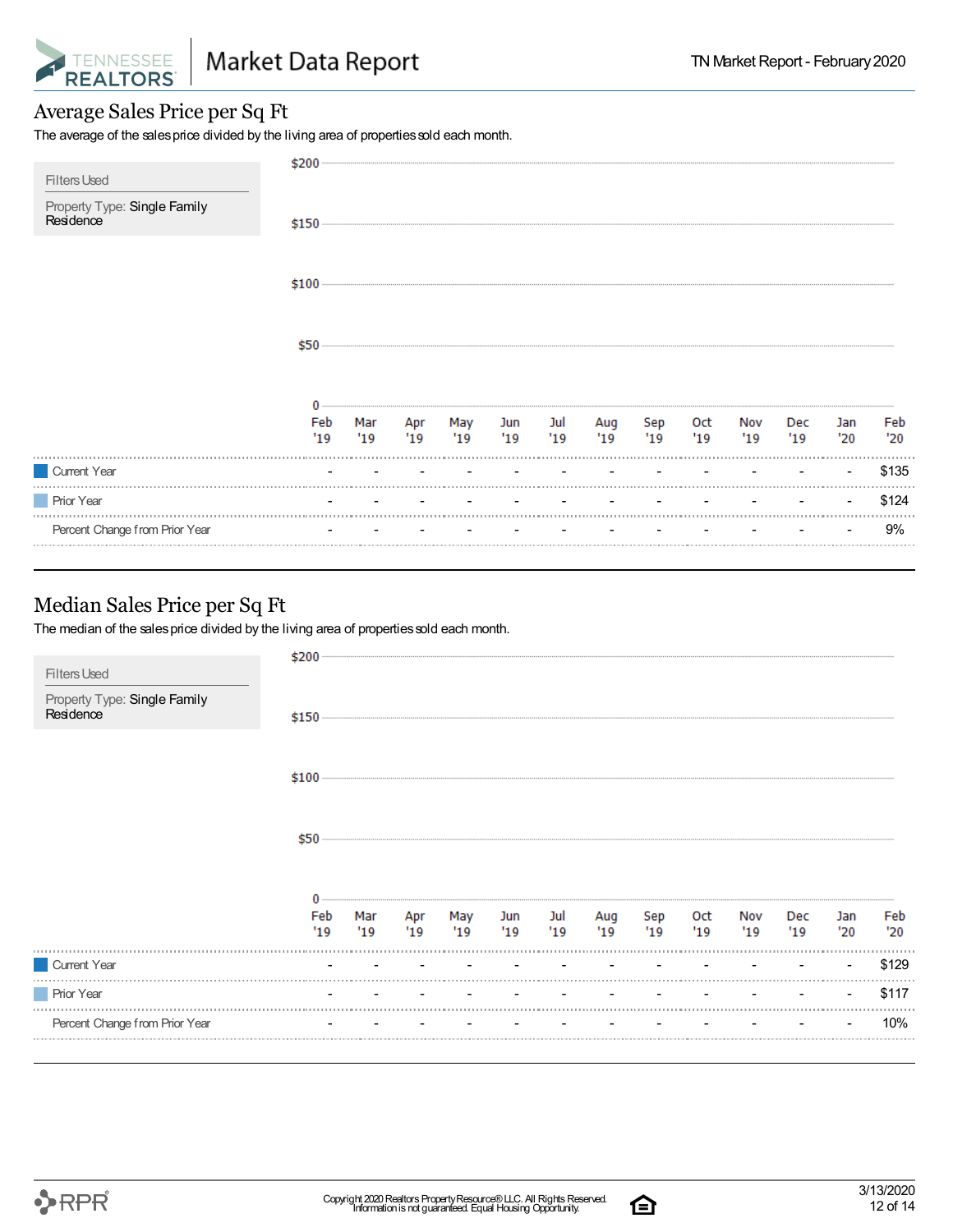

#### Average Sales Price vs Average Est Value

The average sales price as a percentage of the average AVM or RVM® valuation estimate for properties sold each month.

| <b>Filters Used</b>                       | \$300K     |            |                    |            |                    |               |            |            |             |            |            |            |
|-------------------------------------------|------------|------------|--------------------|------------|--------------------|---------------|------------|------------|-------------|------------|------------|------------|
| Property Type: Single Family<br>Residence |            |            |                    |            |                    |               |            |            |             |            |            |            |
|                                           |            |            |                    |            |                    |               |            |            |             |            |            |            |
|                                           | \$75K      |            |                    |            |                    |               |            |            |             |            |            |            |
|                                           | Feb<br>'19 | Mar<br>'19 | Apr May<br>'19 '19 | <b>Jun</b> | Jul<br>$'19$ $'19$ | Aug<br>$19 -$ | Sep<br>'19 | Oct<br>'19 | Nov<br>"19" | Dec<br>'19 | Jan<br>'20 | Feb<br>'20 |
| Avg Est Value                             |            |            |                    |            |                    |               |            |            |             |            |            | \$262K     |
| Avg Sales Price                           |            |            |                    |            |                    |               |            |            |             |            |            | \$284K     |
| Avg Sales Price as a % of Avg Est Value   |            |            |                    |            |                    |               |            |            |             |            |            | 108%       |

#### Median Sales Price vs Median Est Value

The median salesprice asa percent of the median AVM or RVM®valuation estimate for propertiessold each month.

والمستوات

| <b>Filters Used</b>                       | \$300K     |            |           |            |           |            |           |           |            |            |                      |            |            |
|-------------------------------------------|------------|------------|-----------|------------|-----------|------------|-----------|-----------|------------|------------|----------------------|------------|------------|
| Property Type: Single Family<br>Residence | \$225K     |            |           |            |           |            |           |           |            |            |                      |            |            |
|                                           |            |            |           |            |           |            |           |           |            |            |                      |            |            |
|                                           | \$75K      |            |           |            |           |            |           |           |            |            |                      |            |            |
|                                           | Feb<br>'19 | Mar<br>'19 | Apr<br>19 | May<br>'19 | Jun<br>19 | Jul<br>'19 | Aug<br>19 | Sep<br>19 | Oct<br>'19 | Nov<br>'19 | Dec<br>$^{\prime}19$ | Jan<br>'20 | Feb<br>'20 |
| Median Est Value                          |            |            |           |            |           |            |           |           |            |            |                      |            | \$217K     |
| Median Sales Price                        |            |            |           |            |           |            |           |           |            |            |                      |            | \$240K     |
| Med Sales Price as a % of Med Est Value   |            |            |           |            |           |            |           |           |            |            |                      |            | 110%       |